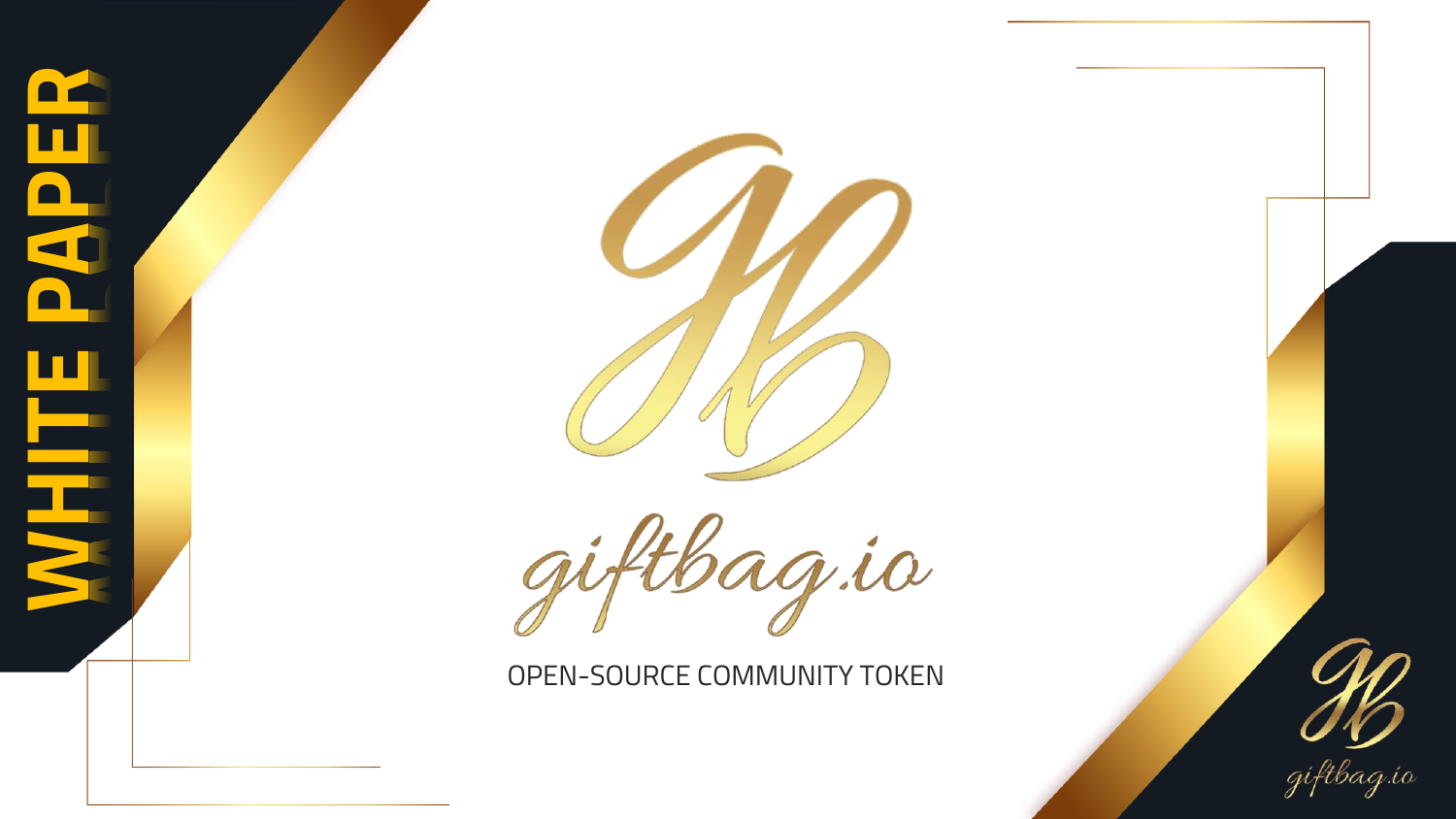# **What Is Giftbag.io?**

Giftbag is a community token based on unique NFT art through an ecosystem where artists, influencers, celebrities and athletes coexist as a community to create the ultimate ownership experience.

Our mission is to offer the public an unprecedented experience in regards to offering unseen and valuable art, and at the same time helping the most needy through charitable giftbag donations

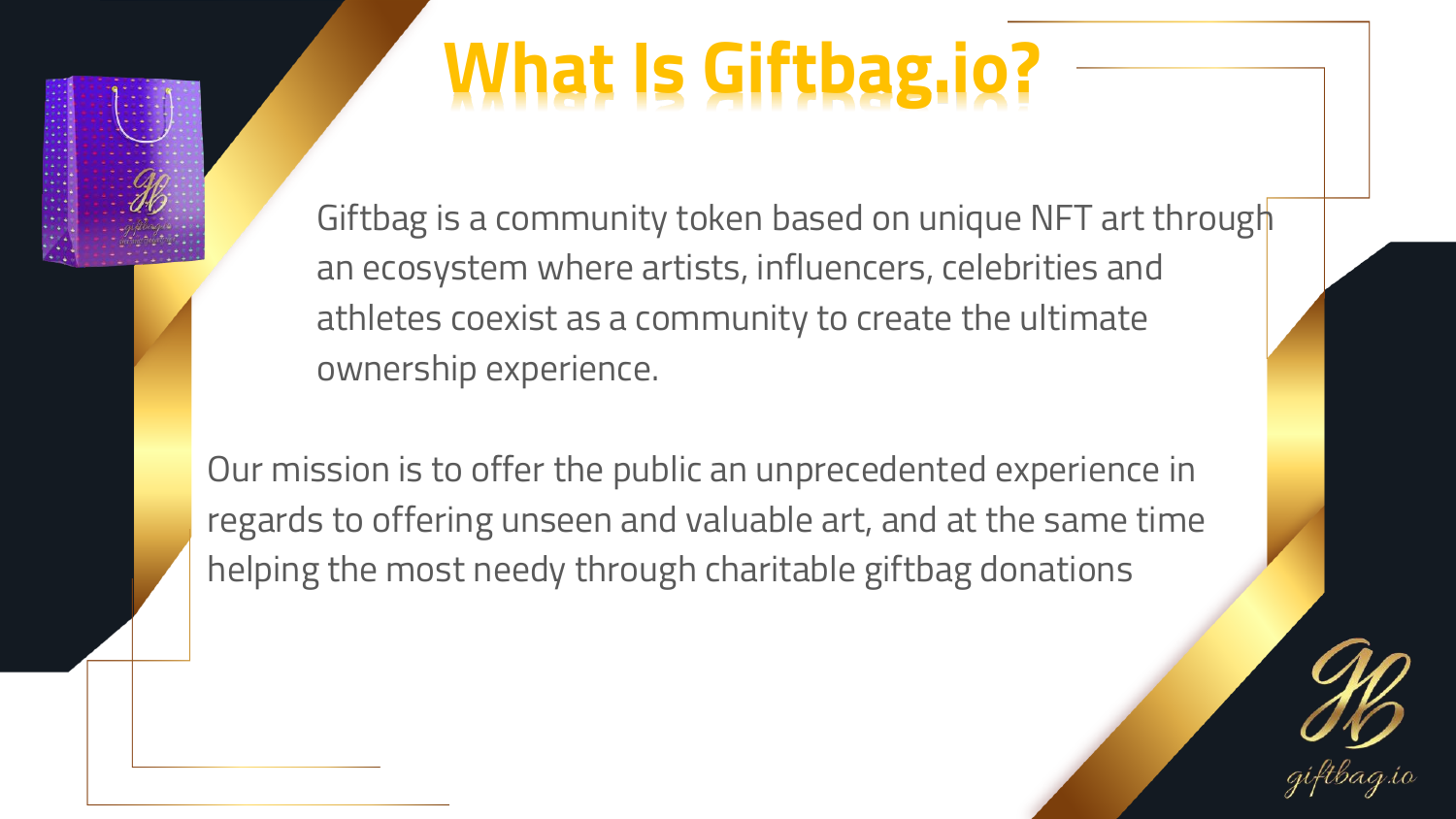#### **What Can I Expect With Giftbag.io?**

Forget everything you have see in the Token Space before!

Giftbag.io arrive not to change but to improve the status quo by bringing some of the most wanted celebrities, influencers and artists, Athletes and help the rest of the community own a UNIQUE piece of art purchased directly from the creator through a unique NFT.



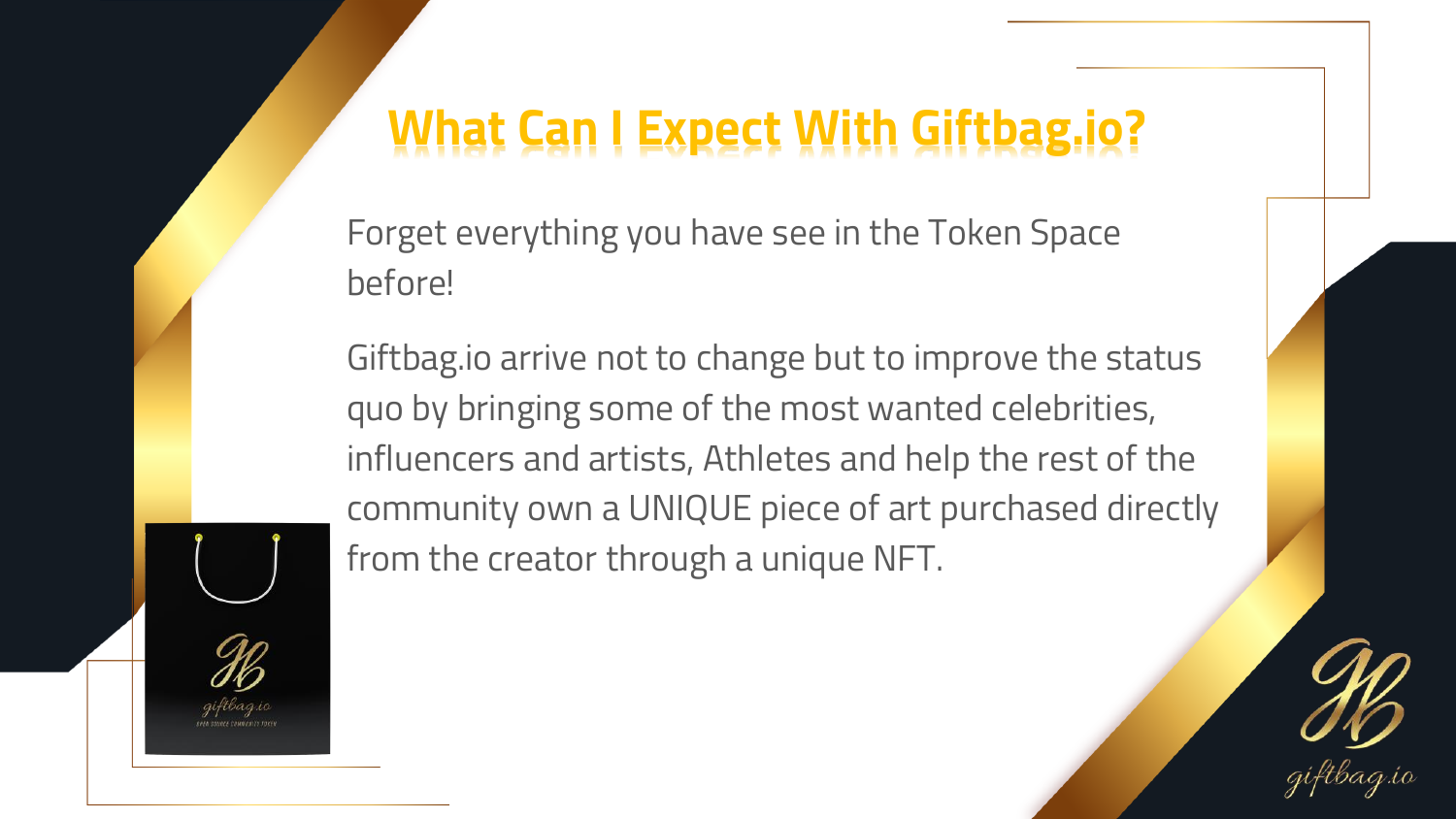## **TOKENOMICS**

## **Supply 1,000,000,000,000,000 50% BURN**



**1%** Rewards to Holders **1%** Burn **8%** Marketing and Development



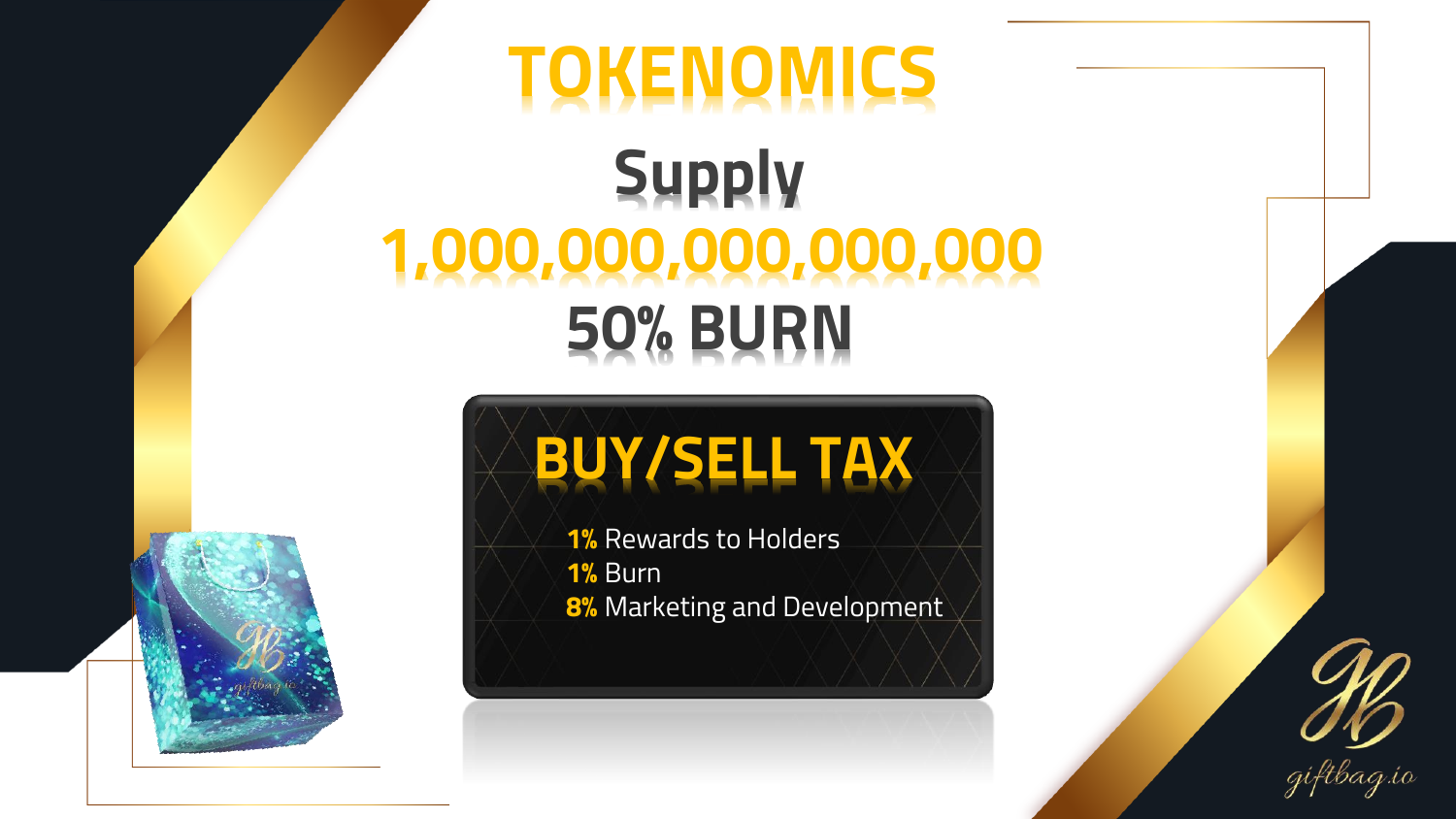### **What are NFT's?**

A non-fungible token (NFT) is a unique and non-interchangeable datum stored on a digital ledger (blockchain).[1] NFTs can be used to represent easily reproducible items such as photos, videos, audio, and other types of digital files as unique items (analogous to a certificate of authenticity), and use blockchain technology to establish a verified and public proof of ownership. Copies of the original file are not restricted to the owner of the NFT, and can be copied and shared like any file. The lack of interchangeability (fungibility) distinguishes NFTs from blockchain cryptocurrencies, such as Bitcoin.

On all giftbag NFT transactions a Percentage to be determined will be used to further increase giftbag token liquidity.

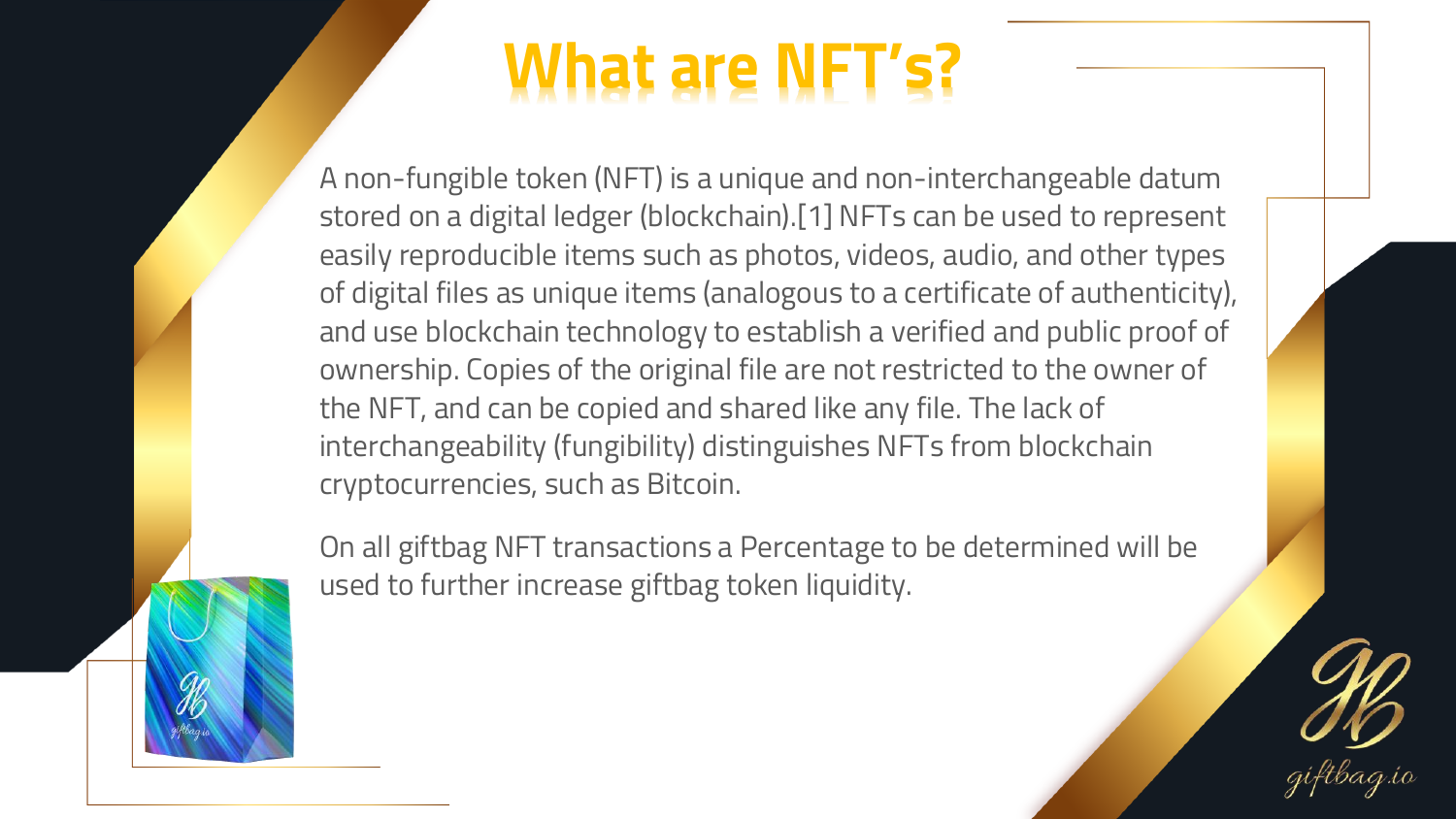#### **DISCLAIMER**

Past performance is not necessarily indicative of future results. Past performance is no guarantee of future returns and there is no guarantee that the market price of coin will fully reflect their underlying net asset value.

**NO ADVICE:** this Whitepaper does not constitute any investment advice, financial advice, trading advice or recommendation by giftbag.io, its affiliates, or its respective officers, directors, managers, agents, advisors, or consultants on the merits of purchasing tokens nor should it be relied upon in connection with any other contract or purchasing decision. Nothing on the platforms of reddit, discord, telegram, twitter, this white paper or website is, or should be relied on as, a promise or representation in the future.

**giftbag.io** or any party associates makes no representation regarding the likelihood or probability that any actual or proposed account allocation will in fact achieve a particular investment outcome or goal. Please realize that cryptocurrencies have the value that individuals associate with it. Be wise in investing money into any digital currency. Prices fluctuate and tokens can be lost easily due to digital mishaps and other technical forms of theft even though security above all else is our top priority incidents may occur. giftbag.io, it's affiliates, or its respective officers, directors, managers, agents, advisors and consultants are not liable for any choices users make with giftbag.io is not a company or business. This is an open source community token.

**NO REPRESENTATIONS OR WARRANTIES** have been made to the recipient of this Whitepaper or its advisors as to the accuracy or completeness of the information, statements, opinions or matters (express or implied) arising out of, contained in, or derived from this whitepaper or any omission from this document or of any other written or oral information or opinions provided now or in the future to any interested party or their advisors.